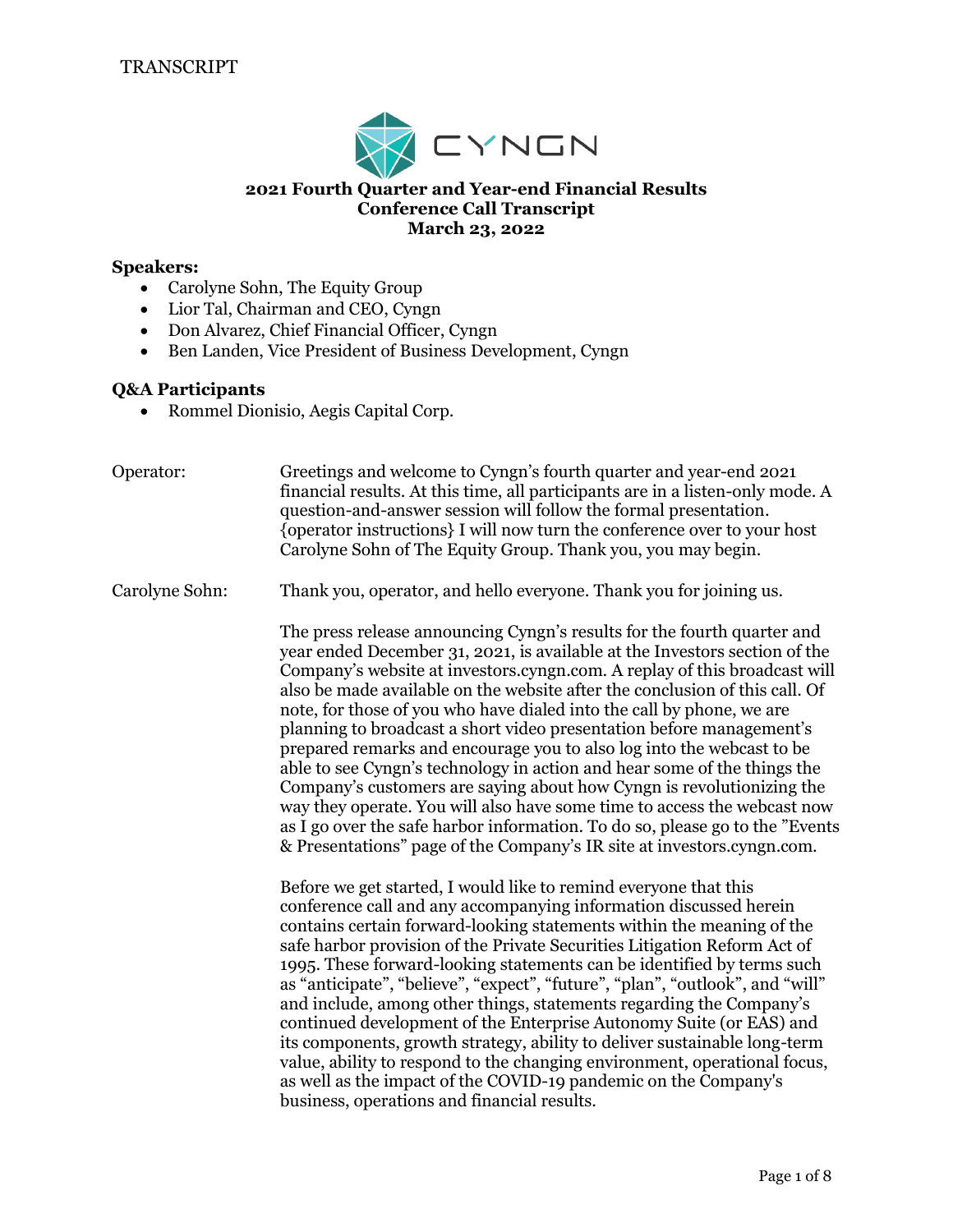Carolyne Sohn: Although the Company believes that the expectations reflected in its forward-looking statements are reasonable as of today, those statements are subject to risks and uncertainties that could cause the actual results to differ dramatically from those projected. There can be no assurance that those expectations will prove to be correct. Information about the risks associated with investing in Cyngn is included in its filings with the Securities and Exchange Commission, which we encourage you to review before making an investment decision.

> The Company does not assume any obligation to update any forwardlooking statements as a result of new information, future events, changes in market conditions, or otherwise, except as required by law.

> On today's call, the Company's Chairman and CEO Lior Tal will discuss recent operating highlights. Chief Financial Officer Don Alvarez will follow with a review of the Company's financials for fourth quarter and year-end 2021. Lior will return to make a few concluding remarks before opening the floor for questions.

With that, let's begin with the video presentation. Thanks, everyone.

### [AUDIO PLAYBACK]

Hello, my name is Lior Tal, and I am the CEO of Cyngn. For the past few months, we've been developing a partnership with the Columbia Vehicle Group, a leading industrial vehicle manufacturer. Their Stockchaser is one of the most widely used industrial vehicles in the material handling space. You can find it in thousands of industrial sites throughout the U.S. and across the world.

By adding Cyngn's DriveMod autonomous vehicle technology to Stockchasers and other industrial vehicles, we're transforming the way material handling and logistical organizations get work done. Our autonomous vehicles help to overcome labor shortages, increase safety, and reduce their costs. In November, we deployed autonomous Stockchasers to a warehouse operated by Global Logistics & Fulfillment.

For our earnings call today, we though tit would be useful to get representatives from both Global Logistics & Fulfillment and Columbia to tell you a little bit more about the Cyngn partnership, our autonomous vehicle technology, and the value these relationships are already bringing to both organizations. Please enjoy.

**Greg:** My name is Greg Breckley, I'm the director of business development at Columbia.

**Ken:** I'm Ken Morris, I'm the vice president at Global Logistics & Fulfillment.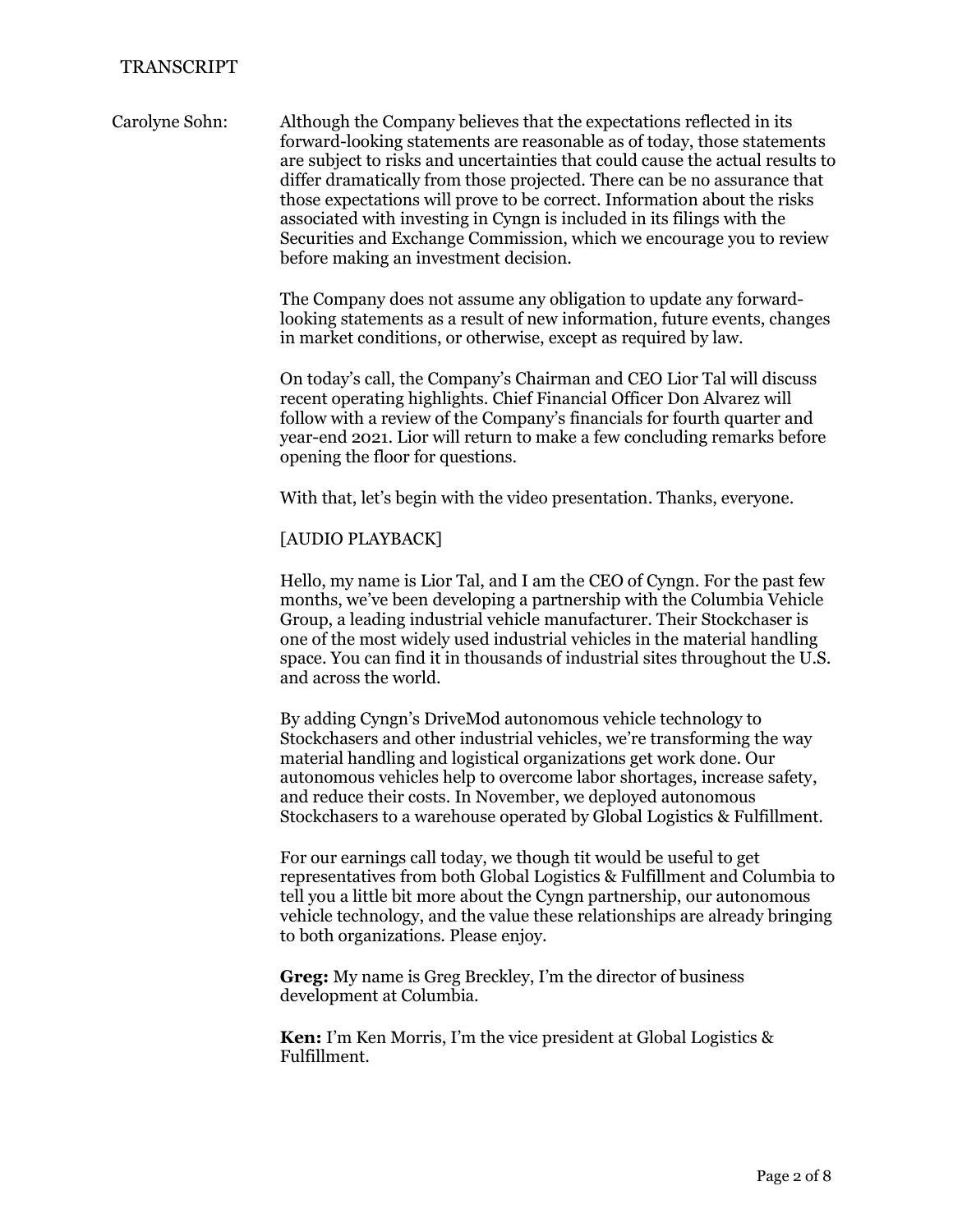**Greg:** The challenges we're seeing a lot of our customers face today are related to the supply chain. We're facing that as a manufacturer as well

**Ken:** Like a lot of logistics companies, one of the things we're dealing with is the rapid growth in the industry and higher labor costs are a major issue, making sure that we can find and grow in the space that we need as well as just providing more innovative services to our customers.

**Greg:** Columbia realized that our customers were looking for additional solutions that we currently couldn't offer. We began looking for a partner that could provide autonomous solutions, and Cyngn was top of the list. We sat through an interview process and selected Cyngn from a number of different robotics companies we interviewed.

**Ken:** When we started the pilot project here in our facility, I wasn't sure what to expect, that's they reality. We received a big crate, it was opened by the folks from Cyngn and inside is this amazing high-tech piece of equipment. Normally we would take a lot of our product that we are placing for our customers and someone would manually or sometimes we would use a forklift to take it to the shipping location in our facility. And in this case, we actually had set up the route so that it would pass by that fulfillment team so they could easily every 15-20-30 minutes they could drop their product on it and have it directly taken to our shipping area.

**Greg:** Prior to autonomy, every phase of pick-and-pack needed an employee, both in the picking on the shelves, the transporting, horizontal material handling and the unloading at the other end. With autonomy, we no longer need the employee in the middle. Employees can stay focused on picking and packing parts where they make a 3PL the most money.

**Ken:** One of the, I guess, surprising things for us, or for me, when we did this project, I didn't realize how quickly the team would actually start becoming accustomed to the autonomous vehicle. It got to be the point that when the pilot was over, a lot of our team basically looked around and said, hey, where's the vehicle, where's the vehicle? And so they not only were able to help to program it to make sure that it stopped a certain amount of time and were able to load the products easily onto it. But really did kind of work it into their daily operation and were using it enough that they complained about it when the pilot stopped.

**Greg:** I think some of the things that make it so wonderful for us to work with Cyngn are the people. We're a relationships-driven company and finding another company that's full of real people has been great. Additionally, the speed-to-action has been phenomenal.

**Ken:** You know, I think that one of the important things for logistics companies like ours to think about is, how we are going to integrate innovations into our industry.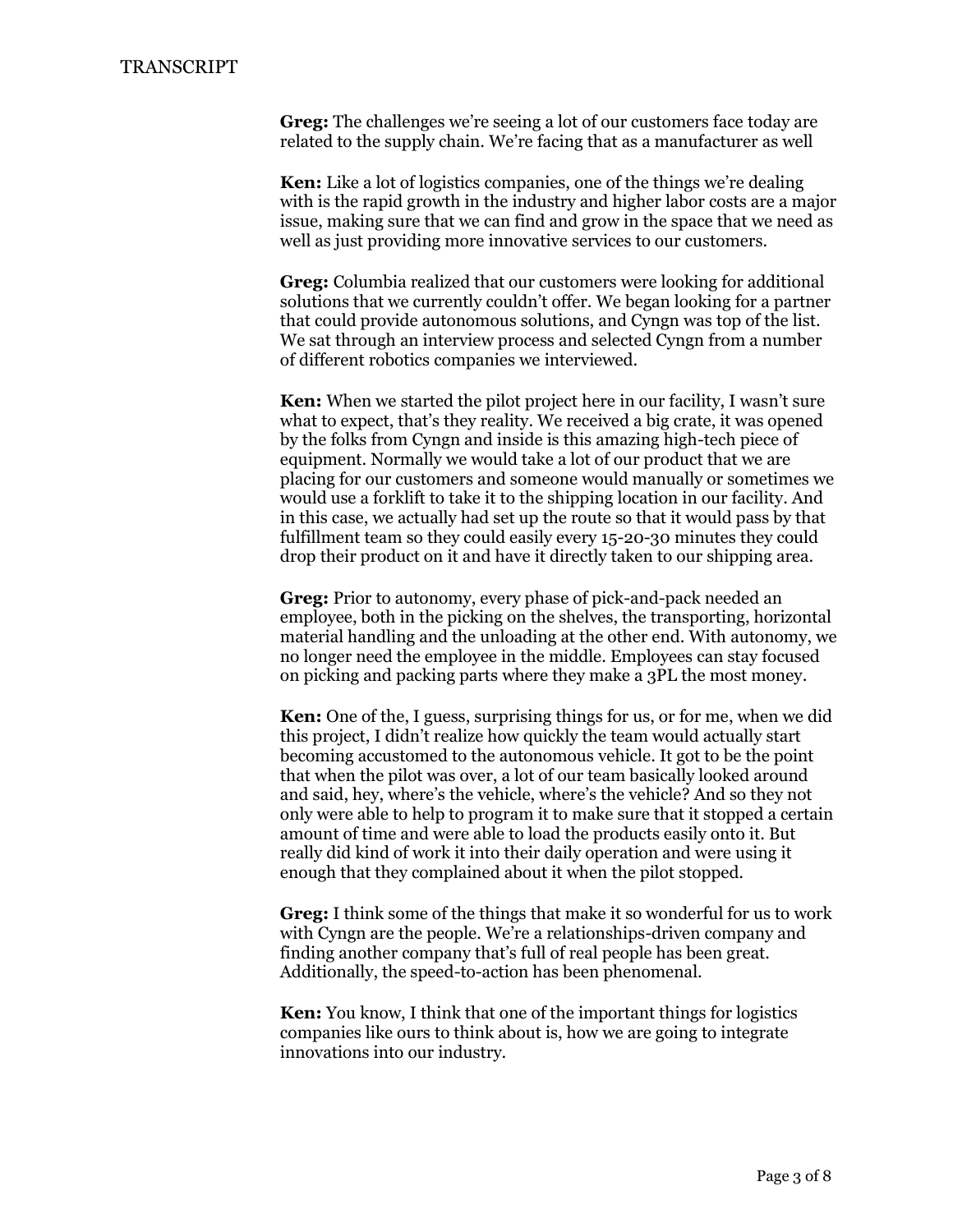|           | <b>Greg:</b> An autonomous vehicle really unlocks the opportunity for us to<br>address labor challenges that we have never been able to address. Our<br>vehicles have always needed an operator. Not needing an operator has<br>opened an endless possibility of opportunities for us.<br><b>Ken:</b> Being able to have the chance to work with Cyngn on an<br>autonomous vehicle implementation is something that really opens our<br>eyes up to the possibilities, and it's part of what we are expecting to plan<br>for in the future as well.                                                                                           |
|-----------|----------------------------------------------------------------------------------------------------------------------------------------------------------------------------------------------------------------------------------------------------------------------------------------------------------------------------------------------------------------------------------------------------------------------------------------------------------------------------------------------------------------------------------------------------------------------------------------------------------------------------------------------|
|           | [VIDEO PRESENTATION CONCLUDES]                                                                                                                                                                                                                                                                                                                                                                                                                                                                                                                                                                                                               |
| Lior Tal: | Thank you, and good afternoon, everyone. This is Lior Tal, Chairman and<br>CEO of Cyngn.                                                                                                                                                                                                                                                                                                                                                                                                                                                                                                                                                     |
|           | I'm joined tonight by Don Alvarez, our Chief Financial Officer, and Ben<br>Landen, our Vice President of Business Development. We are pleased to<br>have the opportunity to discuss the most recent developments here at<br>Cyngn, what they mean in terms of our progress and how we see the next<br>several months ahead.                                                                                                                                                                                                                                                                                                                  |
|           | Since January, we have made several announcements that represent<br>significant milestones on the path to commercialization of the Enterprise<br>Autonomy Suite, our autonomous driving system. These include pilot<br>deployments with select customers, strategic collaborations and joint<br>ventures with technology and vehicle manufacturers, and talent<br>acquisition.                                                                                                                                                                                                                                                               |
|           | As the video we just shared demonstrates, we have completely changed<br>the way in which customers like Global Logistics and Fulfillment (or<br>GL&F) and Columbia, a vehicle manufacturer, are looking at the role<br>automation will play in tomorrow's material handling space. It is not only<br>an effective way to address major issues facing these enterprises today,<br>such as skilled labor shortage and high costs, but automation is something<br>they can begin to incorporate into their operations today.                                                                                                                    |
|           | In January, GL&F chose Cyngn as its exclusive industrial automation<br>solutions provider, following a series of pilot deployments in the second<br>half of 2021. Those deployments included DriveMod, our self-driving<br>technology, integrated into our partner Columbia's Stockchaser. Over the<br>past several months, GL&F has been leveraging Cyngn's EAS to<br>streamline its operations, allowing its team members to focus on their<br>most mission-critical tasks, and benefit from unprecedented visibility into<br>its core business with Cyngn Insight, our customer-facing data analytics<br>and fleet management interfaces. |
|           | With our help, the customer has identified applications for autonomous<br>vehicles across its expanding footprint, including additional locations in<br>Nevada and California. We are excited to work closely with the GL&F                                                                                                                                                                                                                                                                                                                                                                                                                  |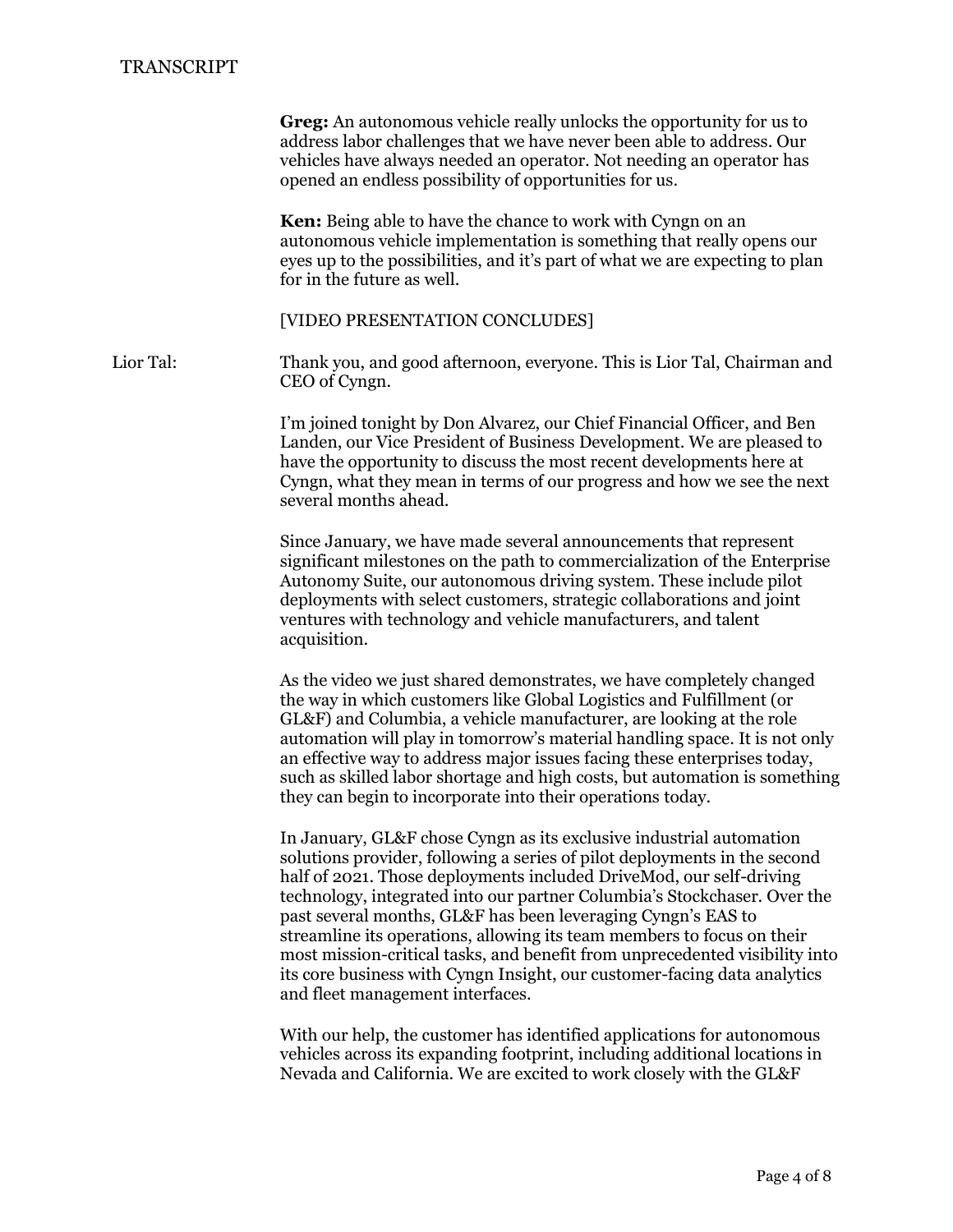team on additional deployments this year as they look to bring new facilities online.

Lior Tal: In order to fulfill the demand for autonomous vehicles of GL&F, and other upcoming customers, Columbia Vehicle Group has kicked off production of autonomy-ready Columbia Stockchasers powered by DriveMod. This enables us to streamline the process of making our self-driving solutions available to more customers and additional facilities. These new Stockchasers will be integrated with Cyngn's DriveMod Kit for which we filed a patent application last month.

> Our DriveMod Kit is a turn-key system that contains advanced sensors and hardware components, streamlining both the retrofit of industrial vehicles that customers already own as well as installation onto vehicles coming directly off of the assembly line. It is a truly scalable solution for upgrading standard industrial vehicles into tomorrow's autonomous systems, allowing for faster deployments, simpler maintenance and lower overall cost of ownership.

> We are actively in talks to continue expanding upon our existing network of key strategic partners, which will enable us to leverage the strengths, dealer networks, servicing capabilities, and incumbency of organizations already well established in the material handling space. The work we are doing now will help us develop our initial core paying customer base that will serve as the foundational path to recurring revenues.

> In February, we announced another very exciting key partnership. Cyngn is now working closely with Greenland Technologies, a manufacturer of electric industrial vehicles and drivetrain systems for material handling machinery and vehicles, to bring our self-driving vehicle capabilities to Greenland forklifts. In doing so, Greenland forklifts will be able to switch easily between fully autonomous, manual, and remotely-controlled modes.

Forklifts are one of the most ubiquitous industrial vehicles in the U.S. today with over 850,000 being utilized in warehouses and fulfillment centers around the country. According to OSHA, approximately 11% of these forklifts will be involved in an accident, of which nearly half will result in serious injury.

Cyngn is committed to increasing employee safety by helping to reduce the number of accidents at our customers' facilities, using advanced autonomy and active safety technologies. Vehicles that operate autonomously also increase safety by being able to operate at night or under conditions that would be dangerous to people.

In addition to cost and productivity gains, autonomous driving and electrification will play a central role in helping enterprises achieve their ESG and sustainability goals as they transition to zero-emission vehicles that are operated by intelligent systems like DriveMod. We are excited to be a part of this industrial transformation.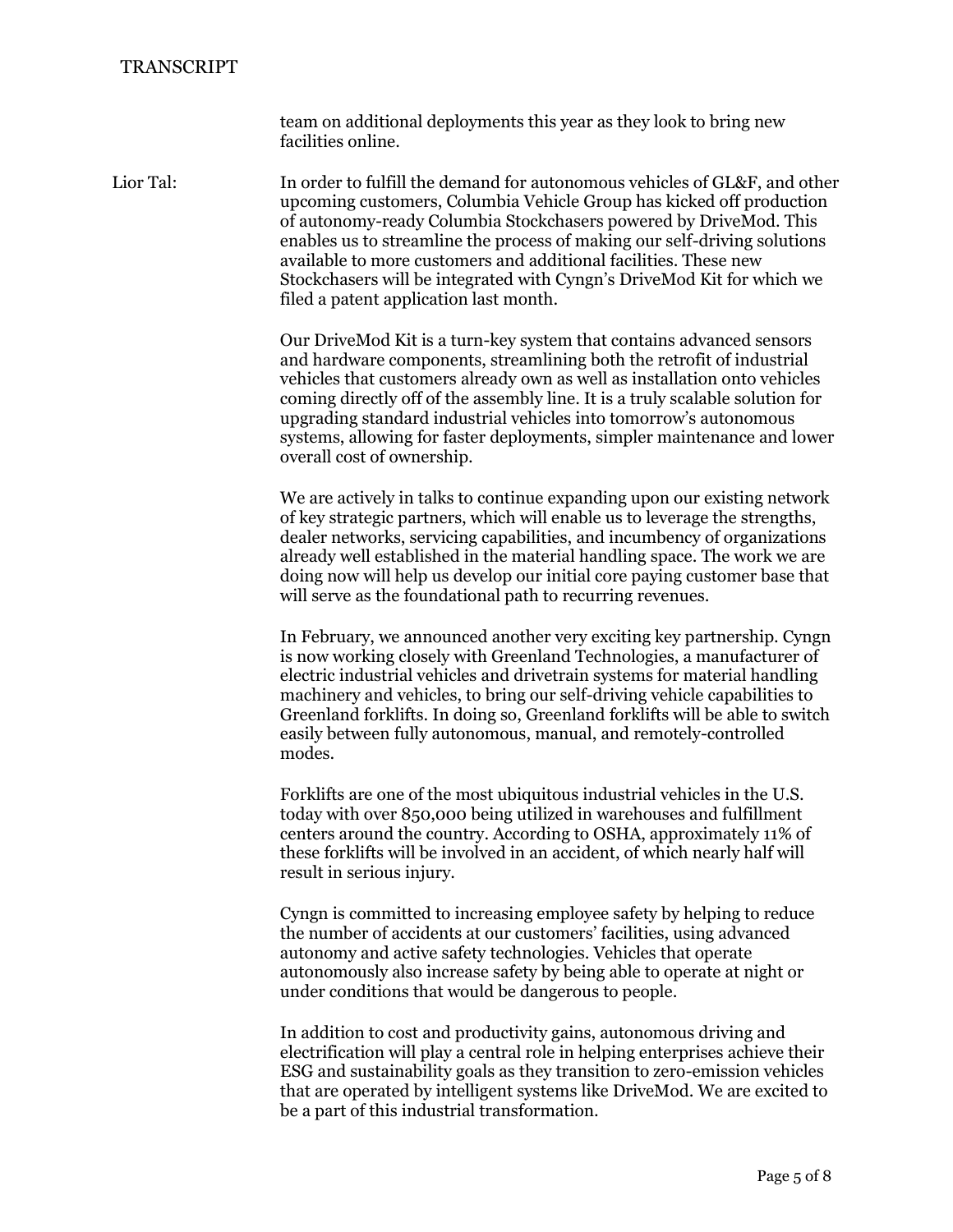To summarize, deploying our autonomous solutions to select customers, strengthening our strategic partnerships, and attracting top talent to our organization represent major milestones toward our successful productization and commercialization of EAS, which will translate into scaled deployments and recurring revenues.

With that, I'll turn it over to Don to review our financial results.

Don Alvarez: Thanks, Lior.

I'll quickly go over financial highlights for the fourth quarter and year-end 2021. Additional details can be found in our earnings press release that was issued earlier today as well as in the Form 10-K, which we anticipate filing with the SEC this week.

We are a pre-revenue company and as such did not generate any revenue for the years ended December 31, 2021, and 2020.

For the fourth quarter ended December 31, 2021, total operating expenses were \$3.6 million, compared to \$2.3 million for the same quarter of the prior year. The increase was primarily due to a \$500-thousand increase in R&D expenses related to stock-based compensation and other costs incurred for additional engineering staff and a \$1.1 million increase in G&A expenses also related to stock-based compensation as well as costs incurred for additional personnel, professional services and insurance necessary to support becoming a public company. As we have previously disclosed, we expect R&D costs to increase incrementally with each quarter as we work towards the appropriate level of engineering and other personnel to support the ongoing R&D costs of continuously developing EAS.

We reported a net loss of \$2.1 million for the 2021 fourth quarter, which is relatively flat from the prior-year quarter. The increase in total opex was offset by an increase in other income, which was primarily attributed to the forgiveness of PPP loans by the Small Business Administration amounting to \$1.6 million during the period.

Net loss per share on a basic and diluted basis was \$0.10 based on approximately 20.4 million weighted average shares for the quarter ended December 31, 2021. This compared to net loss per share on a basic and diluted basis of \$2.38 per share based on approximately 1.0 million weighted average shares outstanding in the prior-year quarter.

For the year ended December 31, 2021, total operating expenses were \$9.4 million, compared to \$8.4 million in 2020. The increase was primarily due to a \$1.0 million increase in stock-based compensation, as well as costs incurred for additional personnel and professional services necessary to support the Company's IPO and becoming a public company. This was partially offset by a \$100-thousand decrease in R&D expense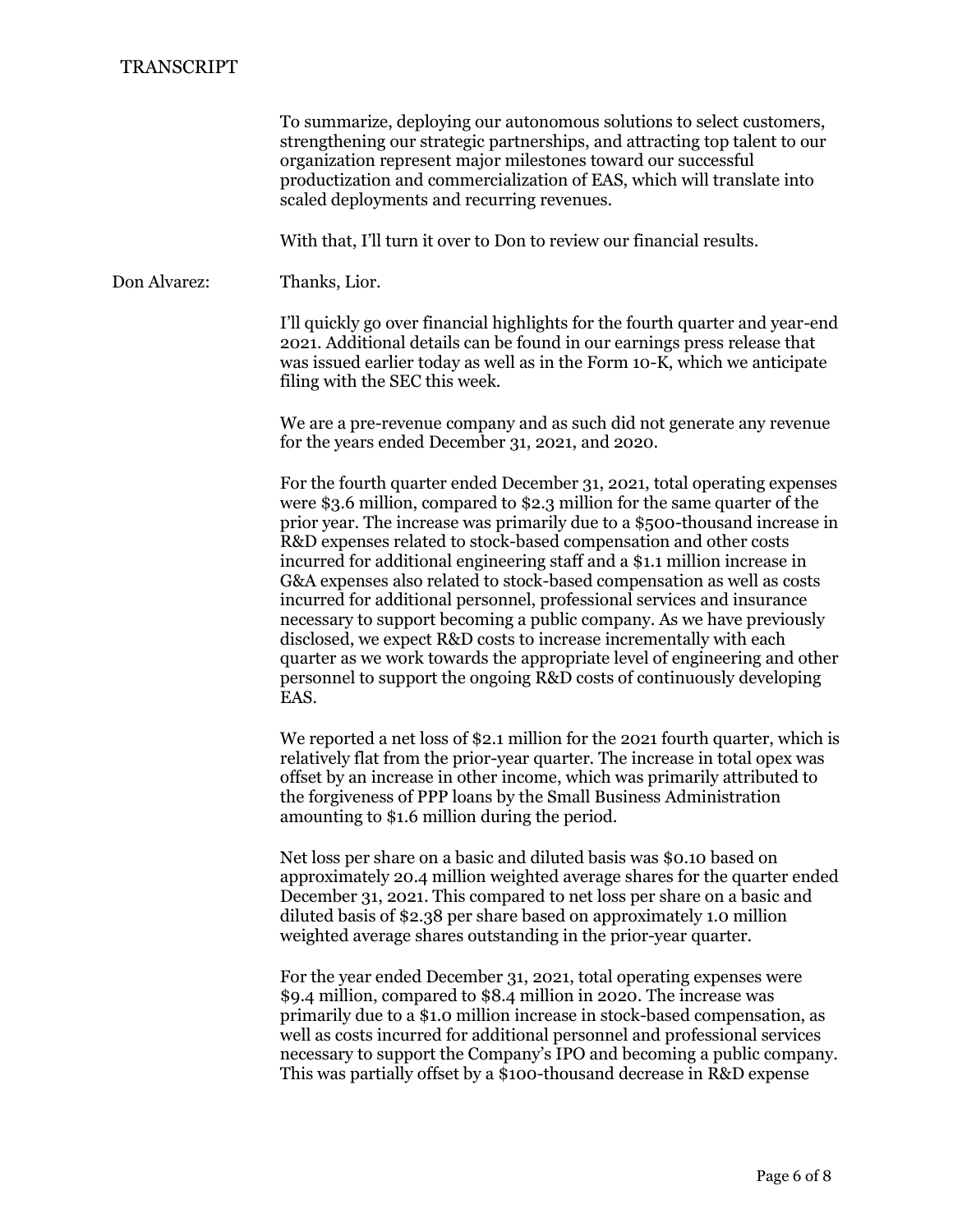|                         | related to a decrease in R&D personnel compared to pre-COVID-19<br>headcount levels.                                                                                                                                                                                                                                                                                                                   |
|-------------------------|--------------------------------------------------------------------------------------------------------------------------------------------------------------------------------------------------------------------------------------------------------------------------------------------------------------------------------------------------------------------------------------------------------|
| Don Alvarez:            | Our net loss was \$7.8 million for the full-year 2021, compared to net loss<br>of \$8.3 million in the prior year. As with the fourth quarter, this decrease<br>was primarily the result of the \$1.6 million increase in other income due<br>to the forgiveness of the PPP loans by the SBA during the year.                                                                                          |
|                         | Net loss per share on a basic and diluted basis was \$1.33 based on<br>approximately 5.9 million weighted average shares outstanding for the<br>full-year 2021, compared to a net loss per share on a basic and diluted<br>basis of \$8.76 per share based on approximately 1.0 million weighted<br>average shares in the prior year.                                                                  |
|                         | Turning to the balance sheet, we ended the year with \$21.9 million in cash<br>and cash equivalents, which includes the proceeds from our IPO. This<br>compares to \$6.1 million at the end of 2020. Our working capital was<br>\$22.1 million, compared to \$6.1 million at the end of 2020. And total<br>stockholders' equity was \$22.2 million, compared to \$5.6 million at<br>December 31, 2020. |
|                         | Following our IPO, we are well capitalized and well positioned to execute<br>on our strategic initiatives.                                                                                                                                                                                                                                                                                             |
|                         | I'd now like to turn it back over to Lior. Lior?                                                                                                                                                                                                                                                                                                                                                       |
| Lior Tal:               | Thank you, Don.                                                                                                                                                                                                                                                                                                                                                                                        |
|                         | In short, lots of exciting developments here in Q1 this year, and we<br>anticipate more to come in the weeks and months ahead.                                                                                                                                                                                                                                                                         |
|                         | We continue working closely with our customers and partners and look<br>forward to sharing news on additional partnerships and deployments as<br>they come along.                                                                                                                                                                                                                                      |
|                         | With that, operator, let's open it up for Q&A.                                                                                                                                                                                                                                                                                                                                                         |
| Operator:               | Thank you. And at this time, we will be conducting our question-and-<br>answer session. {operator instructions} Our first question comes from<br>Rommel Dionisio with Aegis Capital. Please state your question.                                                                                                                                                                                       |
| <b>Rommel Dionisio:</b> | Good afternoon, thanks for taking my question. You guys have obviously<br>had a busy several weeks here with new partnerships with Columbia and<br>with Greenland. I wonder if you could just -- first of all, discuss some of<br>the increased business investments that you plan to put into place in the<br>near-term given these two new partnership signings.                                     |
|                         | And second, maybe just feedback on, obviously seeing two just in the last<br>several weeks, significant acceleration of business activity, what the<br>feedback has been? What's kind of driving-- key factors that are really                                                                                                                                                                         |